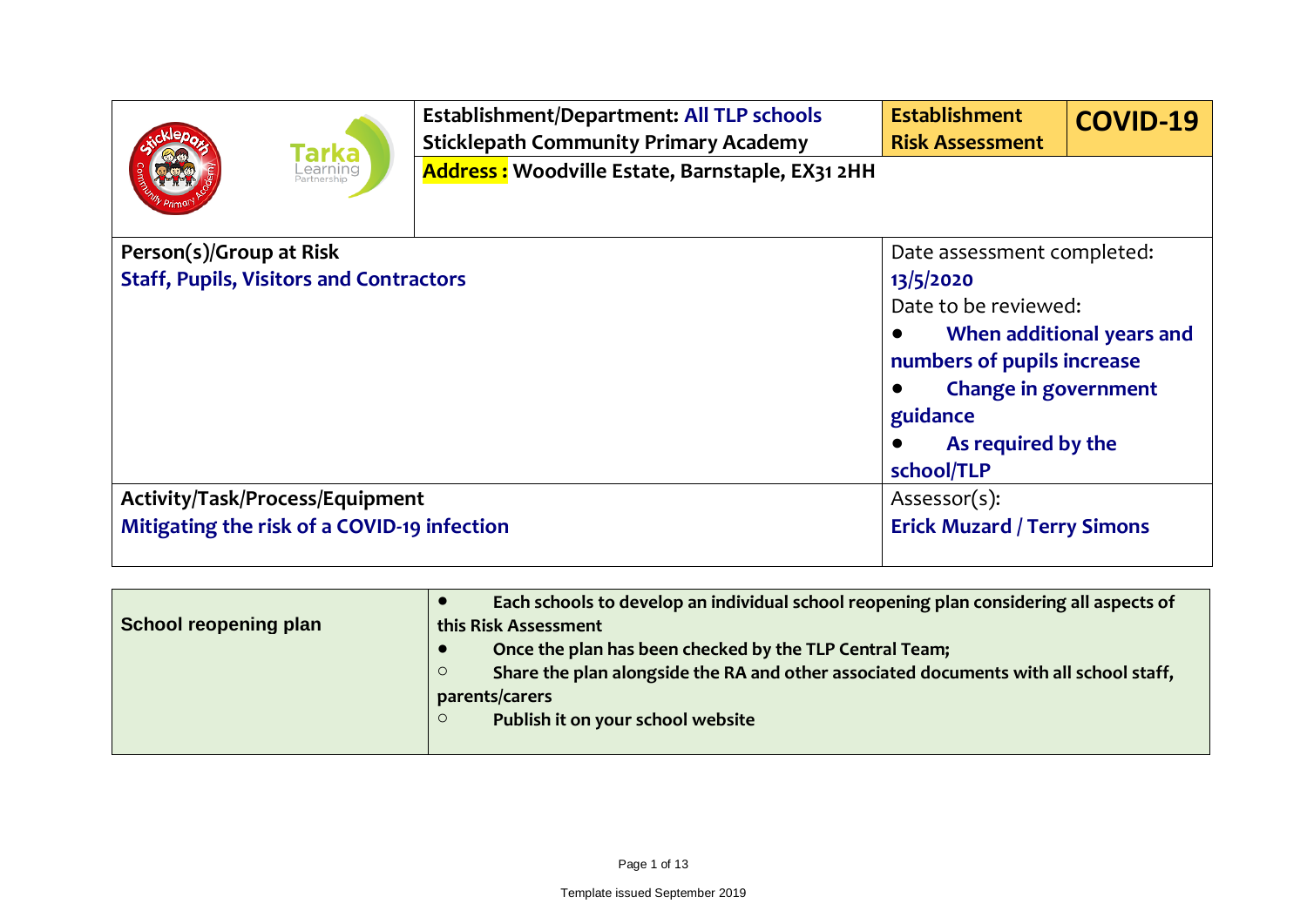| <b>Activity and Significant Hazard</b><br><b>Section</b> | <b>Control measures in place</b><br>Additional measures or actions not included in the column below should be put in the assessor's<br>recommendations at the end of this document                                                                                                                                                                                                                                                                                                                                                                                                                                                                                                                                                                                                                                                                                                                                                                                                                                                                                                                                                                                                                                                                                                                                                                                                                                                                                                                                                                                                                                                                                                                                                                                                                                                                                                                                                                                      |
|----------------------------------------------------------|-------------------------------------------------------------------------------------------------------------------------------------------------------------------------------------------------------------------------------------------------------------------------------------------------------------------------------------------------------------------------------------------------------------------------------------------------------------------------------------------------------------------------------------------------------------------------------------------------------------------------------------------------------------------------------------------------------------------------------------------------------------------------------------------------------------------------------------------------------------------------------------------------------------------------------------------------------------------------------------------------------------------------------------------------------------------------------------------------------------------------------------------------------------------------------------------------------------------------------------------------------------------------------------------------------------------------------------------------------------------------------------------------------------------------------------------------------------------------------------------------------------------------------------------------------------------------------------------------------------------------------------------------------------------------------------------------------------------------------------------------------------------------------------------------------------------------------------------------------------------------------------------------------------------------------------------------------------------------|
| <b>Pre-opening Premises Checks</b>                       | Pre-opening caretaking & cleaning checks of dormant internal & external areas that<br>are to be used.<br><b>Internal</b><br>Caretaker to ensure all statutory compliance checks are up to date (fire system<br>checks, Legionella etc. as per building compliance checklist).<br>Caretaker to ensure ample stocks of required cleaning materials are in place prior to<br>further opening and ongoing.<br>Caretaker to ensure body fluids clean up kits are supplied with ample materials.<br>Areas of the premises that have been out of use to be checked for safety by premises<br>caretaker i.e. fire doors functioning correctly, windows open effectively, classroom sinks and<br>taps flushed.<br>Caretaker to wedge open all internal doors where possible to prevent human touch<br>Cleaning team to complete a standard clean on all rooms to be used that have been<br>out of use before carrying out a full sanitising of the room following the agreed procedure.<br>Caretaker/teaching staff to remove all non-essential furniture (surplus chairs, tables<br>and mobile units) from the classroom. If storage is an issue, tray units can be turned to face<br>the wall, chairs & tables stacked etc.<br>Teaching materials (stationary etc) kept to minimum to aid with sanitising after use by<br>teaching staff<br>Classroom and corridor surfaces to be kept clear to aid cleaning/sanitising.<br>Caretaker/cleaning team to ensure ample hand soap, gloves, sanitiser spray, blue<br>cloths, tissues and hand sanitiser are available within each classroom.<br>Caretaker to ensure all available external windows are opened for maximum<br>ventilation – this will be done first thing in the morning prior to school opening<br>Caretaker/cleaning team to ensure toilets are fully stocked with toilet rolls and hand<br>$\bullet$<br>soap.<br>Caretaker to ensure toilet windows are opened and extraction systems are working to<br>$\bullet$ |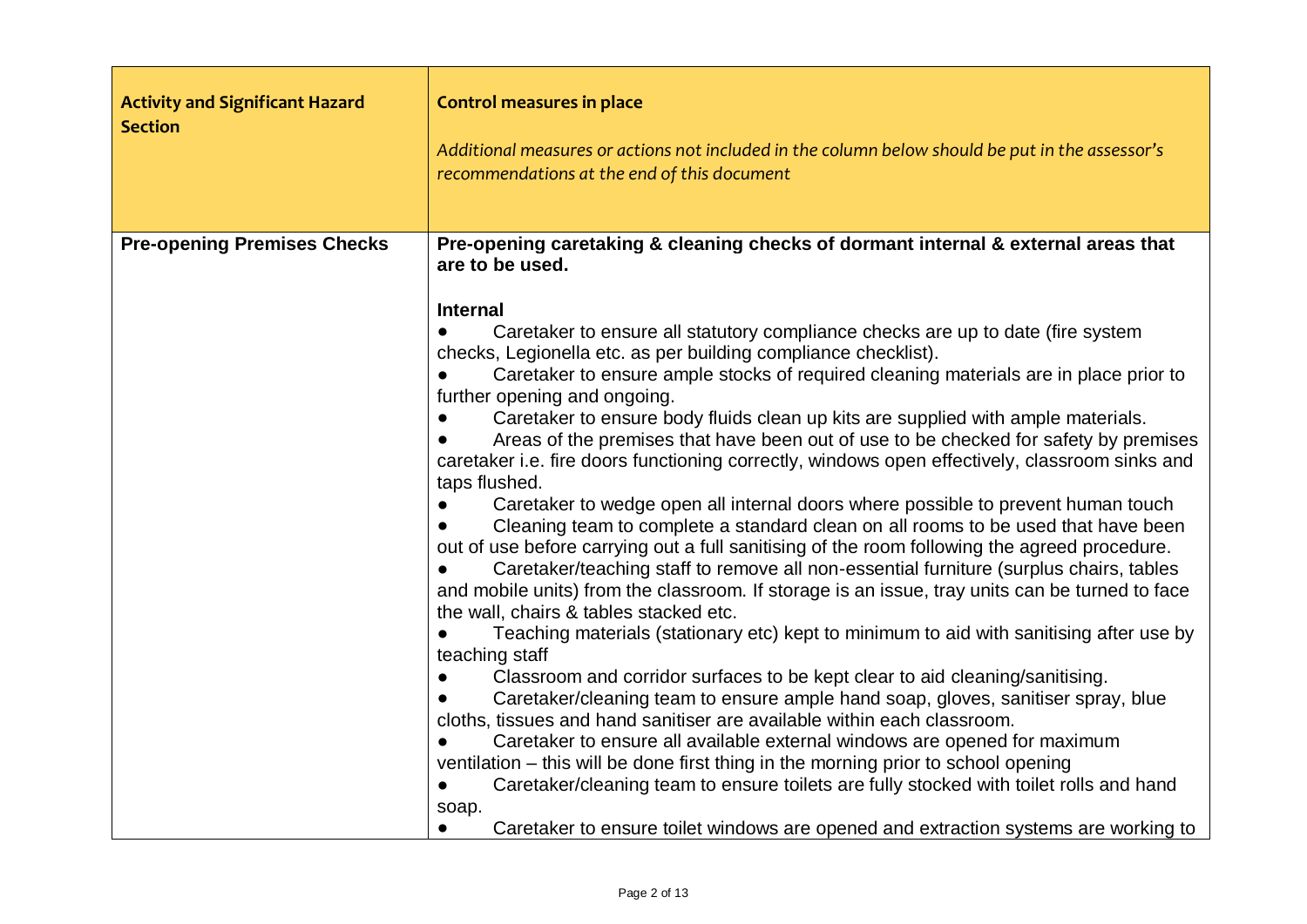|                                  | optimum efficiency (filters cleaned).                                                                                                                                                                                                                                                                                                                                                                                                                                                                                                                                                                                                                                                                                                                                                                                                                                                                                                                                                                                                                                                                                                                                                                                                                                                                                                                                                                                                                                                                                                                                                                                                                                                                                                                                                                                |
|----------------------------------|----------------------------------------------------------------------------------------------------------------------------------------------------------------------------------------------------------------------------------------------------------------------------------------------------------------------------------------------------------------------------------------------------------------------------------------------------------------------------------------------------------------------------------------------------------------------------------------------------------------------------------------------------------------------------------------------------------------------------------------------------------------------------------------------------------------------------------------------------------------------------------------------------------------------------------------------------------------------------------------------------------------------------------------------------------------------------------------------------------------------------------------------------------------------------------------------------------------------------------------------------------------------------------------------------------------------------------------------------------------------------------------------------------------------------------------------------------------------------------------------------------------------------------------------------------------------------------------------------------------------------------------------------------------------------------------------------------------------------------------------------------------------------------------------------------------------|
|                                  | <b>External</b><br>Caretaker to check entire premises daily to ensure all areas are safe for use.<br>Outdoor play equipment will be confined to specific pods and sanitised by teaching<br>staff after use. Any play equipment that cannot be sanitised will be taken out of use by the<br>caretaker following risk assessment by co-heads                                                                                                                                                                                                                                                                                                                                                                                                                                                                                                                                                                                                                                                                                                                                                                                                                                                                                                                                                                                                                                                                                                                                                                                                                                                                                                                                                                                                                                                                           |
| <b>Cleaning and disinfection</b> | Cleaning procedures for expanded numbers of premises users                                                                                                                                                                                                                                                                                                                                                                                                                                                                                                                                                                                                                                                                                                                                                                                                                                                                                                                                                                                                                                                                                                                                                                                                                                                                                                                                                                                                                                                                                                                                                                                                                                                                                                                                                           |
|                                  | School leaders/caretakers to adapt cleaning staff hours temporarily as required to<br>match schools new opening hours to ensure upgraded thorough cleaning/sanitising is<br>carried out every day.<br>School leaders/caretaker to ensure adequate numbers of cleaners are available to<br>complete the level of cleaning required - cleaners will be assigned to zones<br>Duty Senior Leader or delegated person to brief all staff before starting shifts to<br>changes or incidents that will affect their working pattern.<br>Caretaker to ensure copies of COSHH risk assessments/safety data sheets are<br>available for sanitiser and other chemicals.<br>Support & Teaching staff to be trained by caretaker in the procedure and safe use of<br>classroom sanitiser<br>Cleaning team to follow the TLP COVID-19 cleaning procedure to all areas – refer to<br>Premises Guidance document for details (copy available in caretaker's office and school<br>office)<br>Increase the level of cleaning across the schools, focusing on any contact points,<br>doors, door handles, walls, lockers, desks and chairs.<br>All rooms waste to be double bagged and place in the skip at end of lunchtime by<br>teaching staff and at the end of the day by the cleaning staff<br>Always reinforce the message to all cleaning teams of the necessity of wearing PPE<br>(gloves and plastic aprons) – carry out spot checks to ensure this is being followed.<br>To use face masks for cleaning of isolation rooms following incident<br>Cleaning if there has been a suspected case in school - refer to Premises Guidance<br>check list.<br>Systematically use the return to work form for any staff coming back from illness -<br>should be done remotely and digitally and prior to return $-$ by co-headteacher |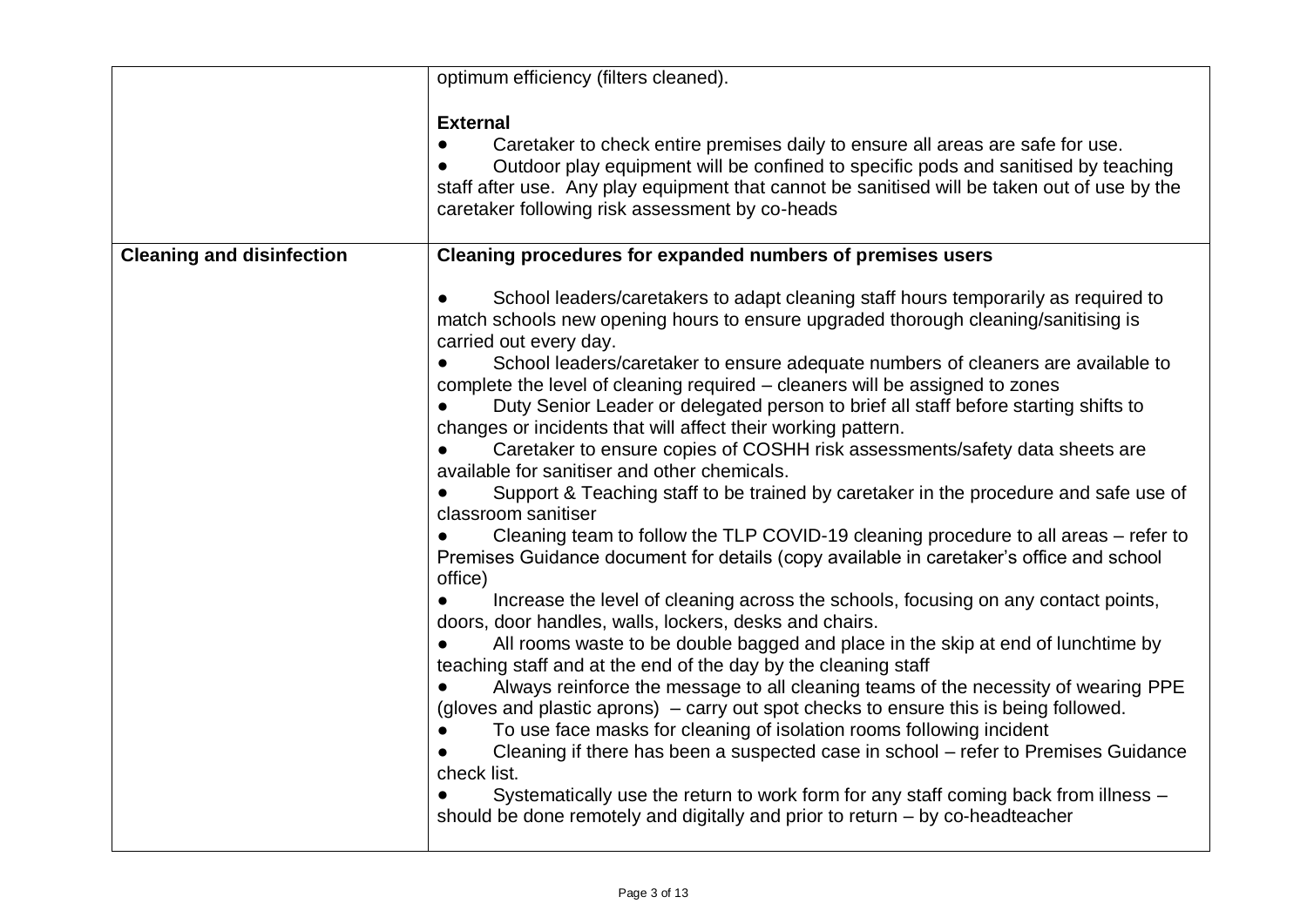| Drop-offs and pick-ups            | Drop-offs                                                                                                  |
|-----------------------------------|------------------------------------------------------------------------------------------------------------|
|                                   | Develop a drop-off and pick-up plan according to your setting and number of                                |
|                                   | expected pupils – school gates to be opened and driveway pedestrianized to facilitate more                 |
|                                   | effective social distancing at the beginning and end of day                                                |
|                                   | Communicate the drop-offs plan to parents/carers                                                           |
|                                   | Stagger the beginning and end of the school day, so not all pupils enter and leave                         |
|                                   | school at the time                                                                                         |
|                                   | Set out 2-metre markers on the ground using, tape, cones, barriers or spray if                             |
|                                   | required to encourage social distancing                                                                    |
|                                   | Use clear and visible directional, safety awareness and information signage -                              |
|                                   | internally and externally, especially in corridors where needed.                                           |
|                                   | Member of staff positioned at the school entrance to manage and monitor the pupil<br>flow during drop-offs |
|                                   | Do not allow parents/carers of pupils attending school to enter the school building                        |
|                                   | during drop-offs and pick-ups – pupils should be let in by staff only (Pupils attending the key            |
|                                   | worker drop in club will continue to drop off and collect their children at the club entrances)            |
|                                   | Maintain all doors and gates open during drop-offs                                                         |
|                                   | Organise pupils hand washing before joining the group – staff to oversee<br>$\bullet$                      |
|                                   |                                                                                                            |
|                                   | <b>Pick-ups</b>                                                                                            |
|                                   | Member of staff positioned at the school entrance to manage and monitor the pupil                          |
|                                   | flow during pick-ups                                                                                       |
|                                   | Communicate the pick-ups plan to parents/carers                                                            |
|                                   | Do not allow parents/carers to enter the school premises during pick-ups - pupils                          |
|                                   | should be let out by staff only (Pupils attending the key worker drop in club will continue to             |
|                                   | drop off and collect their children at the club entrances)                                                 |
|                                   | Maintain all doors and gates open during pick-ups                                                          |
|                                   | Maintain all doors and gates open during pick-ups                                                          |
|                                   | Use external doors as much as possible<br>$\bullet$                                                        |
|                                   |                                                                                                            |
|                                   | <b>Toilets</b>                                                                                             |
| <b>Toilets and changing rooms</b> | Pupils will use the toilets during planned staggered toilet breaks to limit the risk of                    |
|                                   | contact and mixing between teaching pods.                                                                  |
|                                   |                                                                                                            |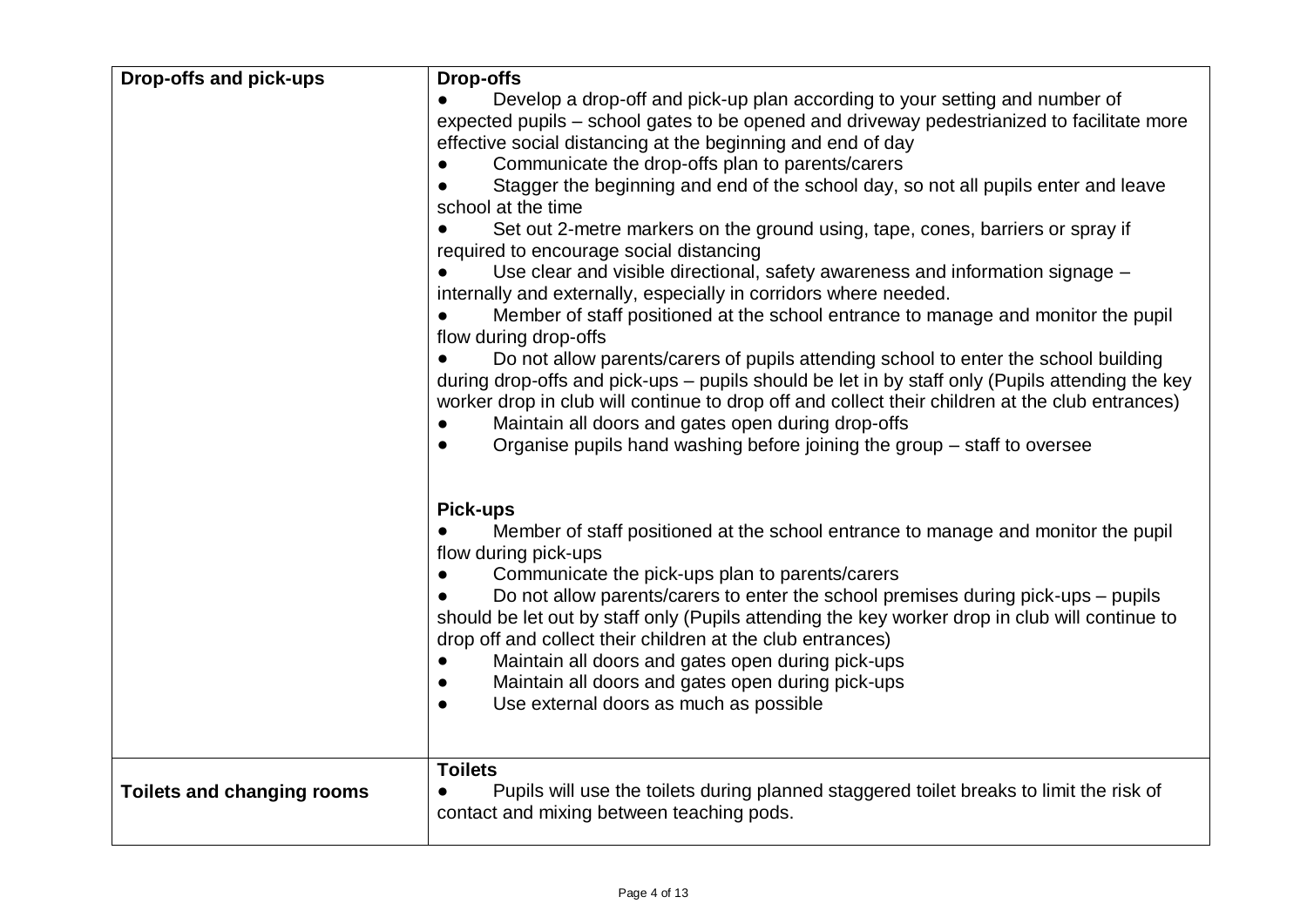|                   | Frequently ventilate the toilets and check the cleanliness and good working order of<br>$\bullet$    |
|-------------------|------------------------------------------------------------------------------------------------------|
|                   | the extractors                                                                                       |
|                   | Younger pupils will be supervised hand washing during planned toilet breaks and<br>$\bullet$         |
|                   | whenever practical throughout the day; older pupils who be taught and reminder frequently            |
|                   | about handwashing regimes                                                                            |
|                   | Insure adequate stock throughout of soap, paper towels and toilet paper<br>$\bullet$                 |
|                   | Organise cleaning inspection throughout the day – teaching staff to check regularly<br>$\bullet$     |
|                   | Insure deep clean of all toilets on a daily basis – follow cleaning procedure<br>$\bullet$           |
|                   | Use of Disabled Toilet for Pupil Changing                                                            |
|                   | Any pupil who requires changing in the day will be changed in the disabled toilet                    |
|                   | Staff will wear PPE to change pupils                                                                 |
|                   | Any clothes/waste will be double bagged; dirty clothing will be returned to parents at               |
|                   | the end of the day; clinical waste will be disposed of using the school's agreed procedures;         |
|                   | all other waste to be double bagged and disposed of in the skip immediately                          |
|                   | The classroom should be set in order to respect social distancing as much as reasonably              |
| <b>Classrooms</b> | practical                                                                                            |
|                   | Allocate one teaching pod per space and where possible keep pupils constant                          |
|                   | Set the tables accordingly $-$ theatre style or other $-$ avoiding face to face between<br>$\bullet$ |
|                   | pupils                                                                                               |
|                   | Child to have own equipment and own table and chair                                                  |
|                   | Remove any unnecessary furniture in order to create maximum available space                          |
|                   | Reduce the movement within the class                                                                 |
|                   | Set up a visible class one way traffic - arrows on the floor (tape) if required                      |
|                   | Ventilate the class before, during and after use as much as practically possible<br>$\bullet$        |
|                   | Minimise as much as possible the number of objects, equipment used by the pupils –                   |
|                   | especially small items                                                                               |
|                   | Sanitize all equipment and surfaces as often as possible throughout the day<br>$\bullet$             |
|                   | Consider use of outdoor learning environment for teaching<br>$\bullet$                               |
|                   | <b>Before class</b>                                                                                  |
|                   | Open all windows for natural ventilation                                                             |
|                   | Check the set up of the class<br>$\bullet$                                                           |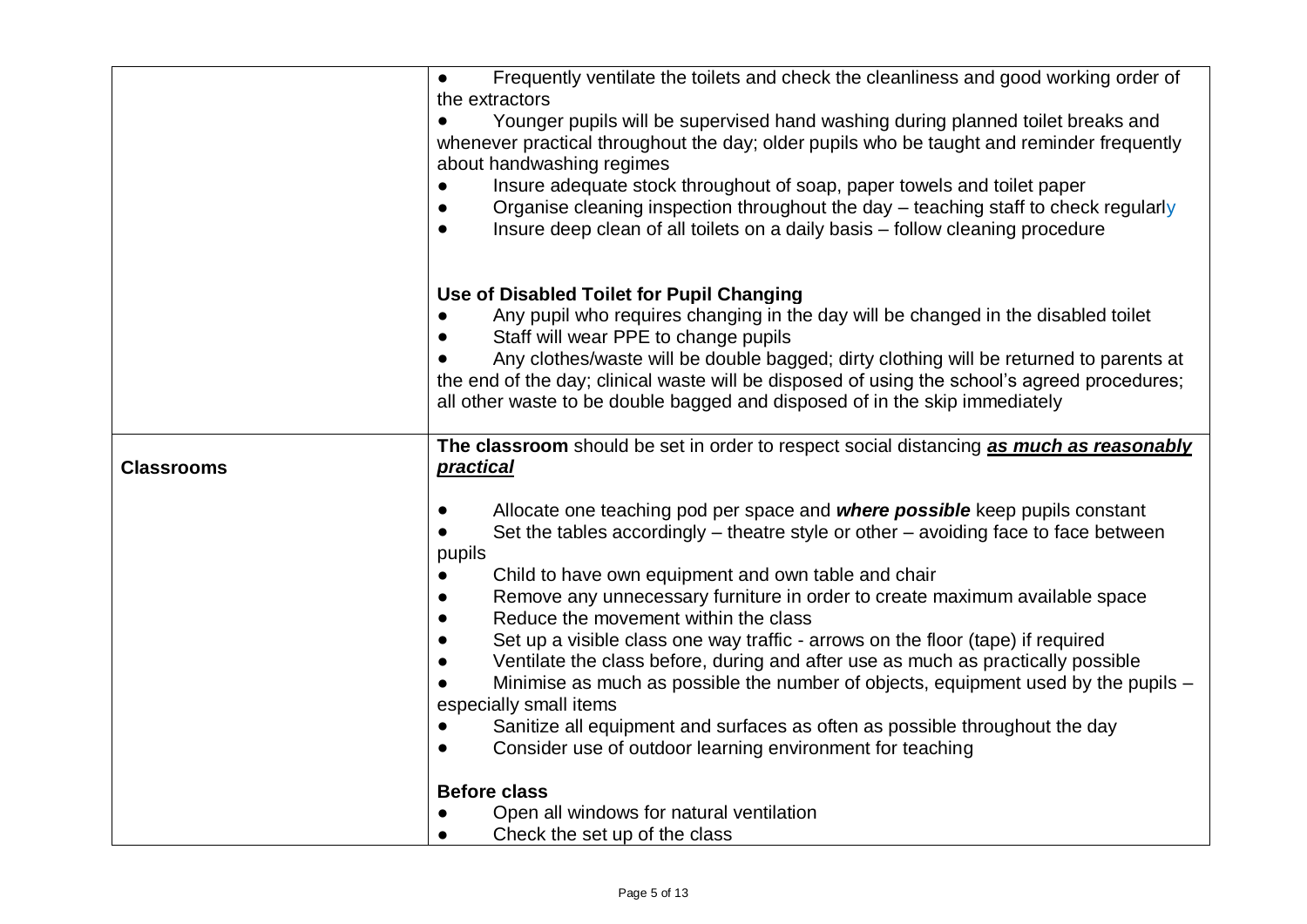|                            | Prop the door open (external if possible)<br>$\bullet$                                           |  |
|----------------------------|--------------------------------------------------------------------------------------------------|--|
|                            | Guide the group respecting the directional arrows - one way system when in place<br>$\bullet$    |  |
|                            | Class teacher to check that all teaching equipment has been cleaned and disinfected<br>$\bullet$ |  |
|                            |                                                                                                  |  |
|                            | <b>During class</b>                                                                              |  |
|                            | Monitor and enforce social distancing between pods as much as is reasonably                      |  |
|                            | practical                                                                                        |  |
|                            | Avoid exchange of personal objects<br>$\bullet$                                                  |  |
|                            | Use outside areas as much as possible<br>$\bullet$                                               |  |
|                            | At the end of class                                                                              |  |
|                            | Prop the door open (external if possible)                                                        |  |
|                            | Check that the corridors are free<br>$\bullet$                                                   |  |
|                            | Guide the group respecting the directional arrows - one way system when in place<br>$\bullet$    |  |
|                            |                                                                                                  |  |
| Movement within the school | Use external doors wherever possible and limit use of corridors<br>$\bullet$                     |  |
|                            | Place in strategic position simple directional signage around the school - poster,<br>$\bullet$  |  |
|                            | arrows, colour scheme                                                                            |  |
|                            | Adopt, whenever possible, a propped open door policy within the school to avoid                  |  |
|                            | contact points and potential cross contamination                                                 |  |
|                            | Use external doors as much as possible<br>$\bullet$                                              |  |
|                            | Put 2 metre markers in corridors to encourage social distancing wherever possible<br>$\bullet$   |  |
|                            | Stagger arrival, departure, breaks, lunch as much as possible and communicate                    |  |
|                            | timings to all staff                                                                             |  |
| <b>Breaks</b>              | Handwashing before and after breaks<br>$\bullet$                                                 |  |
|                            | Avoid more than 1 group to take a break at the same time in the same location<br>$\bullet$       |  |
|                            | Stagger break time and communicate between classes<br>$\circ$                                    |  |
|                            | Assign designated areas for each group if possible<br>$\circ$                                    |  |
|                            | Use external areas as much as possible<br>$\circlearrowright$                                    |  |
|                            | Use external doors for exit and entry as much as possible<br>$\circ$                             |  |
|                            | Prop doors open when moving out of the classroom to reduce risk of contamination<br>$\circ$      |  |
|                            | Monitor and enforce social distancing between pods wherever practical<br>$\bullet$               |  |
|                            | No physical contact games<br>$\bullet$                                                           |  |
|                            | Assign outdoor play equipment to specific pods and disinfect after each use<br>$\bullet$         |  |
|                            | Propose games and activities which teach and encourage social distancing<br>$\bullet$            |  |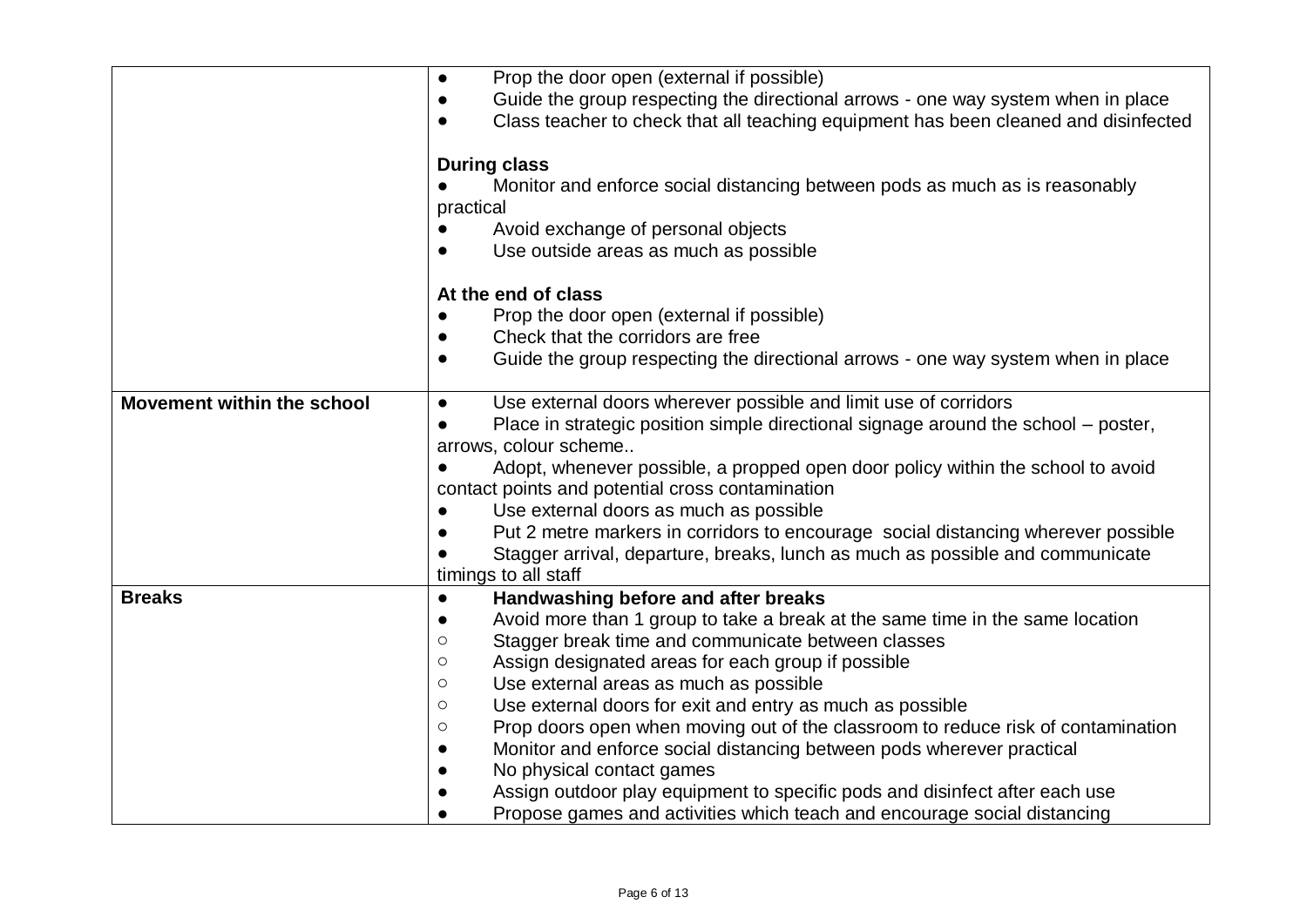|                             | During bad weather use the hall if possible, enforcing the same rules as for external<br>$\bullet$ |  |
|-----------------------------|----------------------------------------------------------------------------------------------------|--|
|                             | play                                                                                               |  |
|                             | Organise and supervise handwashing after breaks before re-integrating the<br>classroom             |  |
|                             |                                                                                                    |  |
|                             |                                                                                                    |  |
|                             | <b>Before the Breaks</b>                                                                           |  |
|                             | Double check the timing and location                                                               |  |
|                             | Avoid crossing path with another pod<br>$\bullet$                                                  |  |
|                             | <b>During the Breaks</b>                                                                           |  |
|                             | Monitor and enforce social distancing between pods wherever practical<br>$\bullet$                 |  |
|                             | Provide face masks and gloves to staff on duty in case of close assistance required                |  |
|                             | Ban exchange of personal objects                                                                   |  |
|                             | <b>After the Breaks</b>                                                                            |  |
|                             | Avoid crossing path with another pod                                                               |  |
|                             | Organise and supervise handwashing after breaks before re-integrating the                          |  |
|                             | classroom                                                                                          |  |
| Lunch - Packed lunch and    | Keep pupils in learning groups which then play<br>$\bullet$                                        |  |
| school dinners              | Packed lunch to be eaten in classrooms or outside (weather permitting)                             |  |
|                             | Kitchen to provide cold food option or hot bag meal which will be delivered and eaten              |  |
|                             | in the classroom                                                                                   |  |
|                             | Organise staggered time for school dinners                                                         |  |
|                             | School hall not to be used for lunchtimes                                                          |  |
|                             | Handwashing before and after meals - to be supervised                                              |  |
|                             | Clean and sanitize tables and chairs immediately after use $-$ using the recommended               |  |
|                             | food safe cleaning products                                                                        |  |
|                             | Provide face mask and gloves to Teaching Meal Assistant – especially when close                    |  |
|                             | assistance is required                                                                             |  |
|                             | Remind pupils at the beginning of meal not to share food, water or cutlery<br>$\bullet$            |  |
|                             | Provide bins for pack lunch rubbish and dispose off ASAP<br>$\bullet$                              |  |
|                             | Pupils to provide own water bottles.<br>$\bullet$                                                  |  |
| Sports and other manual and | <b>Sports Activities</b>                                                                           |  |
| cultural activities         |                                                                                                    |  |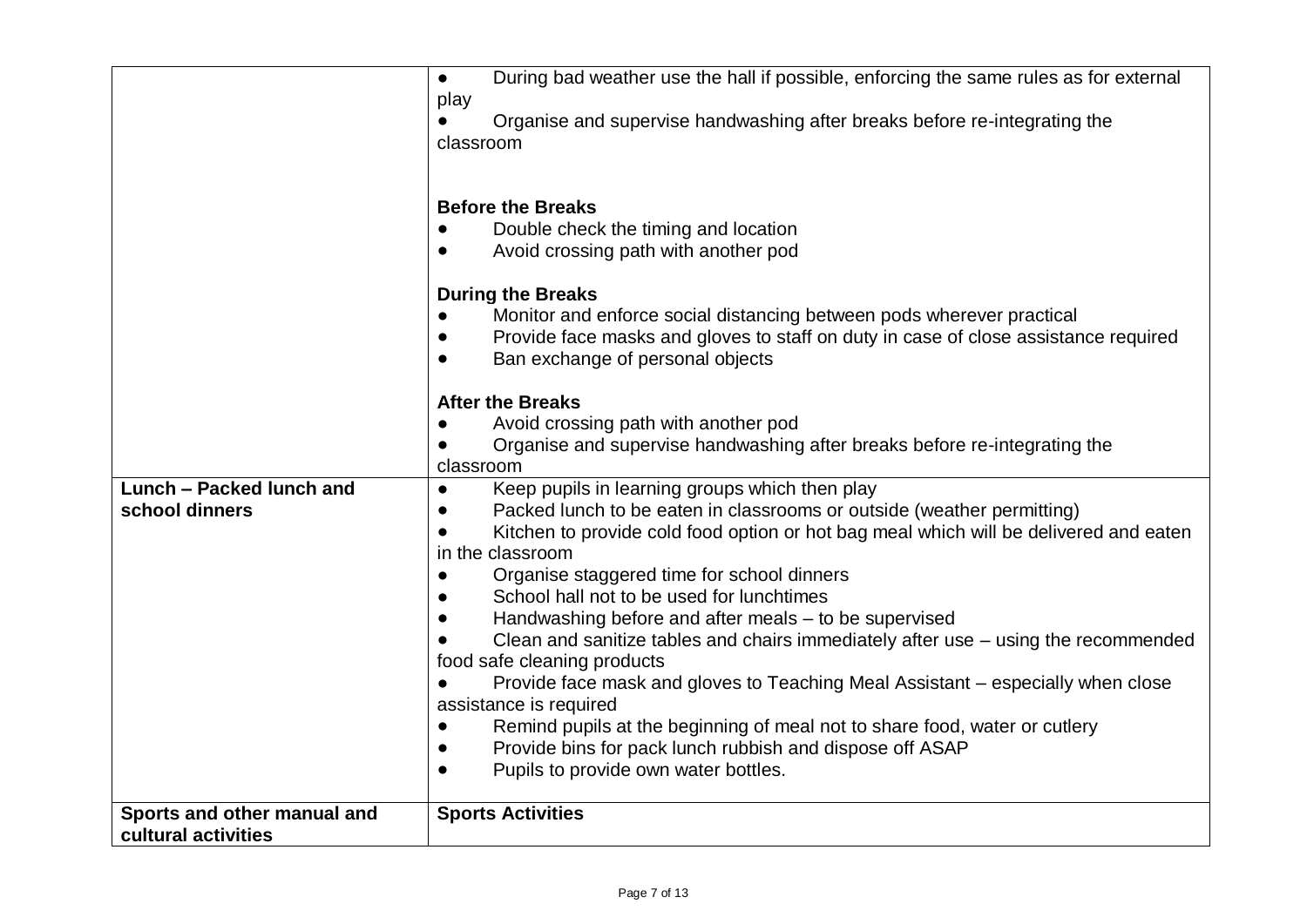|              | Wash hands prior to and after activity<br>$\bullet$                                                |
|--------------|----------------------------------------------------------------------------------------------------|
|              | Reduce contact sports activity<br>$\bullet$                                                        |
|              | Avoid contact sports<br>$\bullet$                                                                  |
|              | Avoid using PE equipment likely to be used by numerous pupils - or disinfect after                 |
|              | each use                                                                                           |
|              | Promote individual sports activity in order to teach and encourage social distancing               |
|              | Pupils to wear casual clothes to school suitable for physical activity – no PE kits will           |
|              | be in school                                                                                       |
|              |                                                                                                    |
|              | Other manual or cultural activities                                                                |
|              | Ask pupils to bring their own art equipment or provide each pupils with an individual<br>$\bullet$ |
|              | set                                                                                                |
|              | Avoid exchange of material and equipment between pupils<br>$\bullet$                               |
|              | Avoid the use of the library<br>$\bullet$                                                          |
|              | Use the digital screens/medium as much as possible<br>$\bullet$                                    |
|              | Avoid any activities which requires touching shared surfaces and objects wherever                  |
|              | practical                                                                                          |
|              | Avoid contact point activities or activity which requires close contact i.e. dance,                |
|              | gymnastics, contact sport wherever practical                                                       |
|              |                                                                                                    |
| <b>Staff</b> | <b>Common Rules</b>                                                                                |
|              | No one with any Covid 19 symptoms should be working and should self-isolate                        |
|              | Staff to use isolation room if waiting to go home                                                  |
|              | Respect social distancing wherever practical                                                       |
|              | Single use gloves to only be used during meal time, first aid, playtime, caretaking and            |
|              | cleaning – refer to other sections of RA for details                                               |
|              | Attend all school briefing and meetings<br>$\bullet$                                               |
|              | Get briefing from Duty Senior Manager or delegated person before starting day/shift<br>$\bullet$   |
|              | Avoid using shared equipment if possible or clean after each use i.e. photocopier,                 |
|              | computersignage to be displayed in key areas                                                       |
|              | Use own equipment i.e. pens, laptops and disinfect regularly<br>$\bullet$                          |
|              | Avoid large group in shared spaces - stagger access times<br>$\bullet$                             |
|              | Repeat Coronavirus guidance regularly to all groups                                                |
|              | Clean and disinfect your place of work and equipment as often as possible i.e.                     |
|              | classroom computer, desk and chair.                                                                |
|              | Each pod to have access to PPE and basic cleaning, material and equipment<br>$\bullet$             |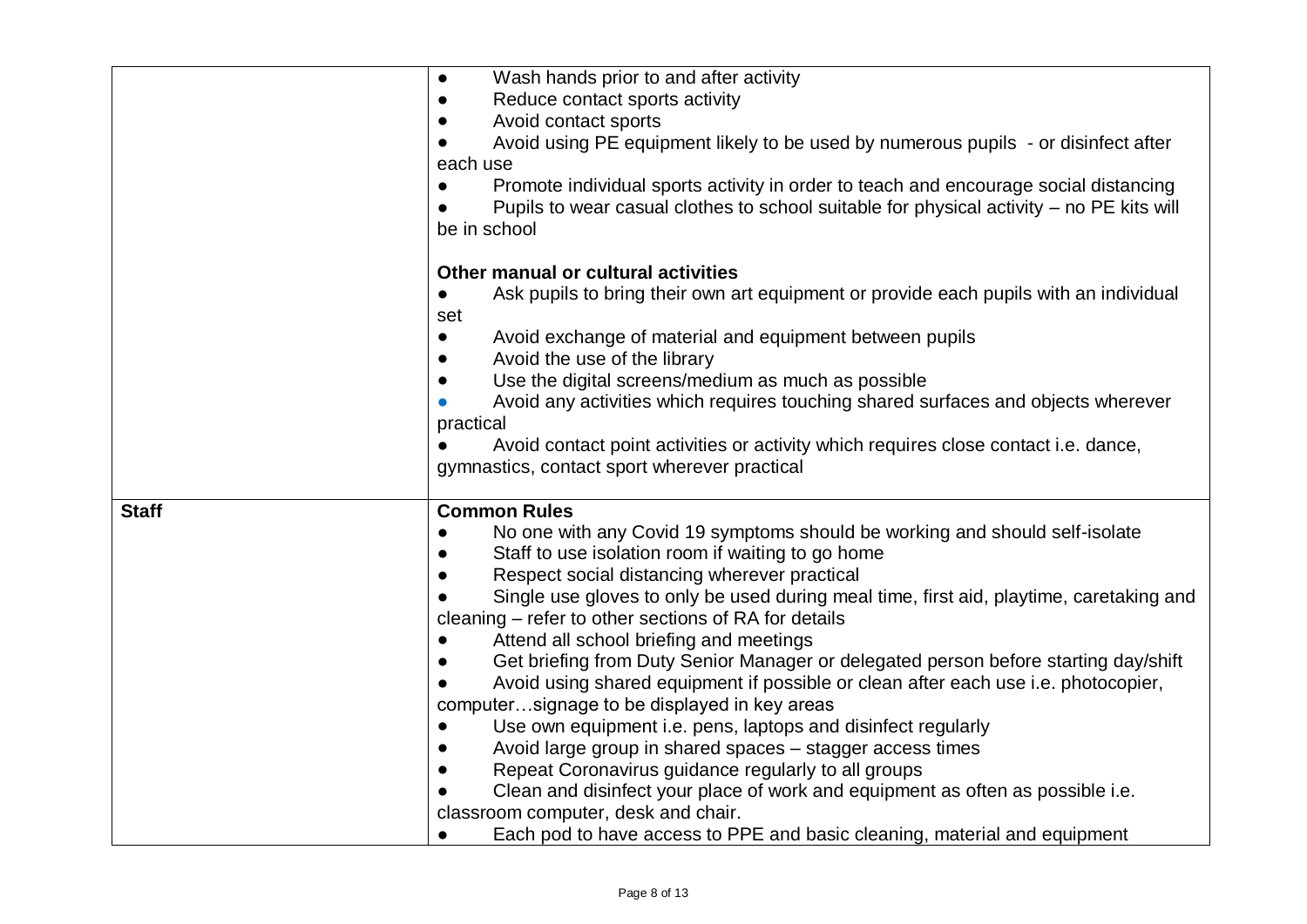| Regularly cleanse hands at the start, during the day and at the end of day/shift<br>$\bullet$<br>Replenish as required infection control measures in the school such as sanitiser,<br>tissues etc.<br>Systematically use the return to work form for any staff coming back from illness -<br>should be done remotely and digitally and prior to return – completed by co-headteacher<br>For all aspects of close contact e.g. intimate care; first aid - staff will use PPE<br>including masks. Kits will be available in all pods and isolation rooms. These will be |
|-----------------------------------------------------------------------------------------------------------------------------------------------------------------------------------------------------------------------------------------------------------------------------------------------------------------------------------------------------------------------------------------------------------------------------------------------------------------------------------------------------------------------------------------------------------------------|
| available at all break times.<br>Reception and admin staff (as above)<br>Reduce visitors to absolute minimum and strictly no volunteers<br>Reception will remain physically closed. All parent communication to take place via<br>email, phone or virtually<br>No sharing of pens and regular disinfection of counter<br>Permanent contact with Senior Manager (SM) via phone                                                                                                                                                                                         |
| Regular check ups from other team members<br>Regularly cleanse hands and work station especially at the start and end of shifts<br><b>Catering staff</b><br>Special attention to cleaning and disinfection of any surfaces and equipment with food                                                                                                                                                                                                                                                                                                                    |
| contact<br>Reduce the number of catering personnel – adapt the catering offer accordingly<br>Wear single use gloves and aprons during the food prep and service<br>Use your own knives as much as possible<br>All dirty uniform and laundry to be bagged as soon as the end of the shift for<br>contracted or personal cleaning                                                                                                                                                                                                                                       |
| <b>Caretaker</b><br>Use own equipment/tools as much as possible or disinfect before and after each use<br>Wear single use gloves at all time and change after each tasks<br>Respect social distancing wherever practical and if any task requires more than one<br>individual, the correct procedure (method statement) should be followed and the correct PPE                                                                                                                                                                                                        |
| should be used<br>Work independently as much as possible<br>Clean any surfaces after any contacts – disinfectant wipes or other specialised<br>products                                                                                                                                                                                                                                                                                                                                                                                                               |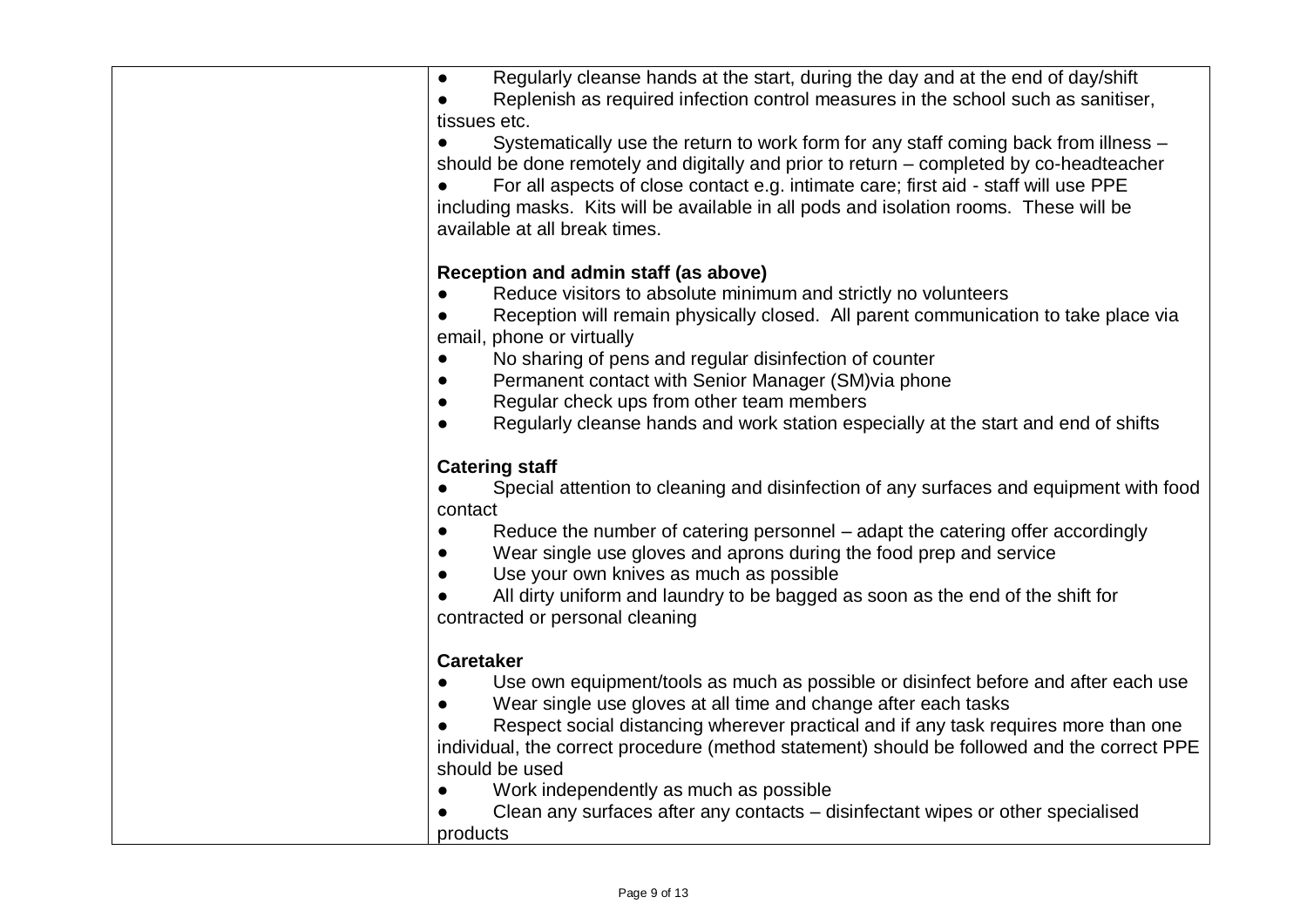|                             | Wash hands regularly, even if wearing gloves<br>$\bullet$<br>Re-evaluation of risks – especially infection – for each tasks taking into considerations<br>$\bullet$<br>the context and environment                                                                                                                                                                                                                                                                                                                                                                                                                                                                |
|-----------------------------|-------------------------------------------------------------------------------------------------------------------------------------------------------------------------------------------------------------------------------------------------------------------------------------------------------------------------------------------------------------------------------------------------------------------------------------------------------------------------------------------------------------------------------------------------------------------------------------------------------------------------------------------------------------------|
|                             | <b>Cleaners</b><br>Use own equipment/tools as much as possible or disinfect before and after each use<br>Wear single use gloves at all time and change after each tasks<br>Wear gloves, face masks, aprons and overshoes to clean and disinfect any suspected<br>infected areas<br>Respect social distancing wherever practical<br>$\bullet$<br>Work independently as much as possible<br>Clean any surfaces after any contacts - disinfectant wipes or other specialised<br>products<br>Wash hands regularly, even if wearing gloves<br>Re-evaluation of risks – especially infection – for each tasks taking into considerations<br>the context and environment |
| <b>Other building areas</b> | <b>Staff Room</b><br>Observe social distancing wherever practical<br>Stagger the breaks and lunch times – minimise the number of chairs used<br>No sharing of foods<br>Do not eat face to face<br>Avoid speaking face to face to avoid saliva droplets<br>All cutlery/crockery to be washed immediately after use – hot soapy water - or placed<br>in dishwasher<br>Clean and sanitise table and chair immediately after use – cleaning product to be<br>made available<br>Cover food when using the microwave<br>$\bullet$                                                                                                                                       |
|                             | <b>Meeting Rooms</b><br>Use a room able to accommodate the number of participants in order to support<br>social distancing                                                                                                                                                                                                                                                                                                                                                                                                                                                                                                                                        |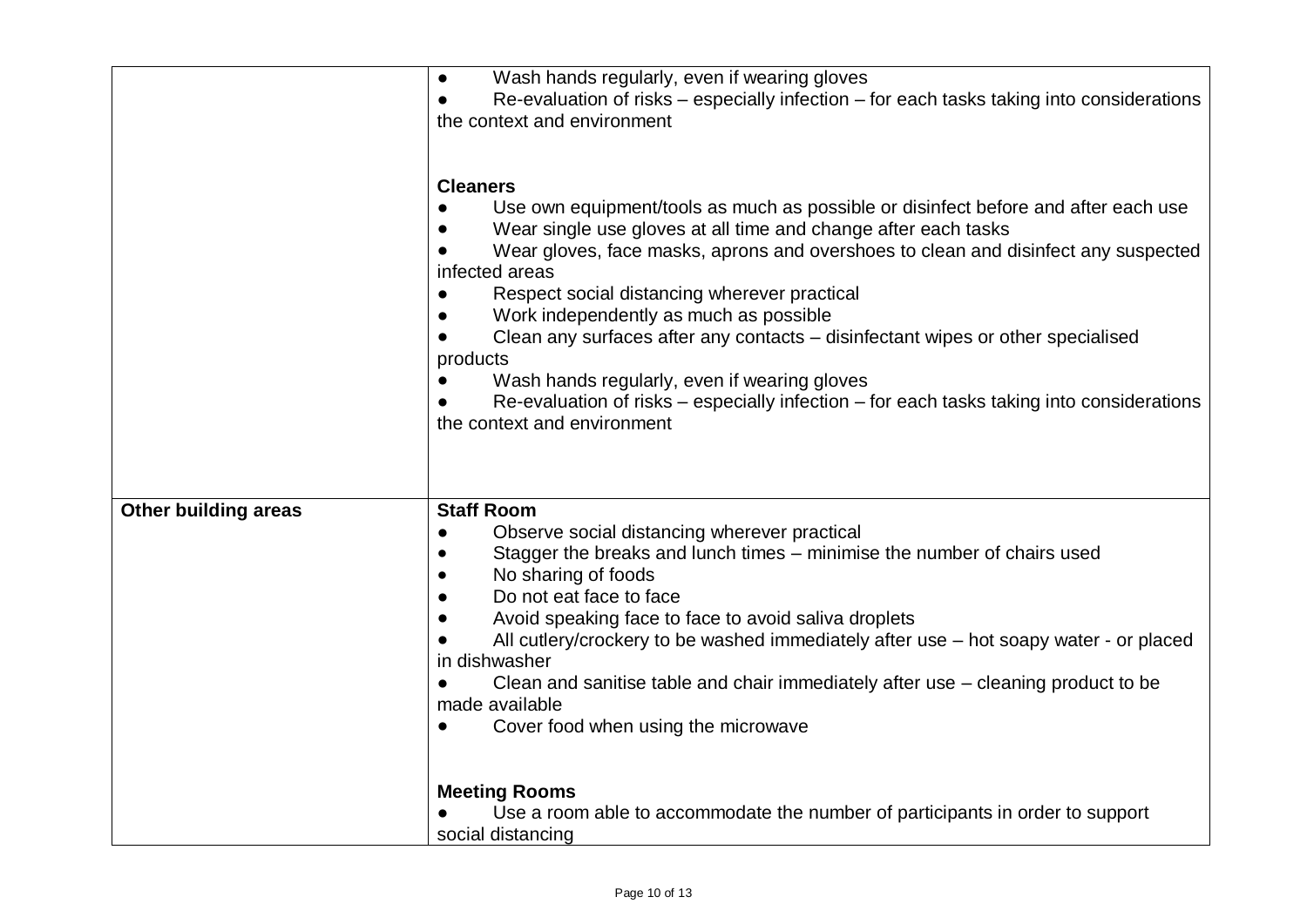|                            | Clean and disinfect table, chairs and equipment before and after use<br>$\bullet$               |
|----------------------------|-------------------------------------------------------------------------------------------------|
|                            | Ventilate the room before, during and after use<br>$\bullet$                                    |
|                            | Avoid use of paper document wherever practical – use digital screen as much as                  |
|                            | possible                                                                                        |
|                            | Provide tissue and hand sanitiser                                                               |
|                            | Discard of any rubbish immediately after the meeting<br>$\bullet$                               |
|                            |                                                                                                 |
|                            | <b>Offices</b>                                                                                  |
|                            | Ventilate the room before, during and after use                                                 |
|                            | In shared offices – do not seat face to face                                                    |
|                            | Use own equipment if possible                                                                   |
|                            | Clean and disinfect desk, chairs and equipment before, during after use<br>$\bullet$            |
|                            | <b>Meetings with Parents</b>                                                                    |
|                            | Avoid face to face meetings if possible – use phone calls or IT meetings                        |
|                            | Meet the family outside applying the 2 metres social distancing if possible, and if not         |
|                            | follow the ' Meeting Rooms Guidance'                                                            |
|                            |                                                                                                 |
| <b>Deliveries</b>          | Reduce numbers of deliveries as much as possible<br>$\bullet$                                   |
|                            | All non-catering deliveries to be left at main entrance lobbies<br>$\bullet$                    |
|                            | Catering deliveries to be left outside kitchen entrance door - NO DELIVERY                      |
|                            | DRIVERS SHOULD ENTER THE KITCHEN                                                                |
| <b>Contractors</b>         | Cancel all non-essential visits - refer to Premises Guidance document for details<br>$\bullet$  |
|                            | All pre booked contractor which cannot be rearranged should be sent a 'Self                     |
|                            | Declaration' form in advance of the visit and where possible they should have returned in       |
|                            | advance. The visitor should also bring the signed form with them to site or will be required to |
|                            | sign a new form upon arrival, if they cannot confirm they are well via this document they will  |
|                            | not be allowed on any of our schools                                                            |
| <b>Suspected Infection</b> | First Aid staff including those responsible for sending ill pupils home to be briefed on        |
|                            | the signs and symptoms and procedure for informing SM (who) about concerns of COVID19           |
|                            | infection                                                                                       |
|                            | Brief all staff on the signs and symptoms of COVID19<br>$\bullet$                               |
|                            | Constant monitoring of all pupils and staff during the operating hours<br>$\bullet$             |
|                            | When and if suspected case;<br>$\bullet$                                                        |
|                            | Pupils (1 per room) - follow the ISOLATION PROCESS procedure and Premises                       |
|                            | Guidance - see separate document                                                                |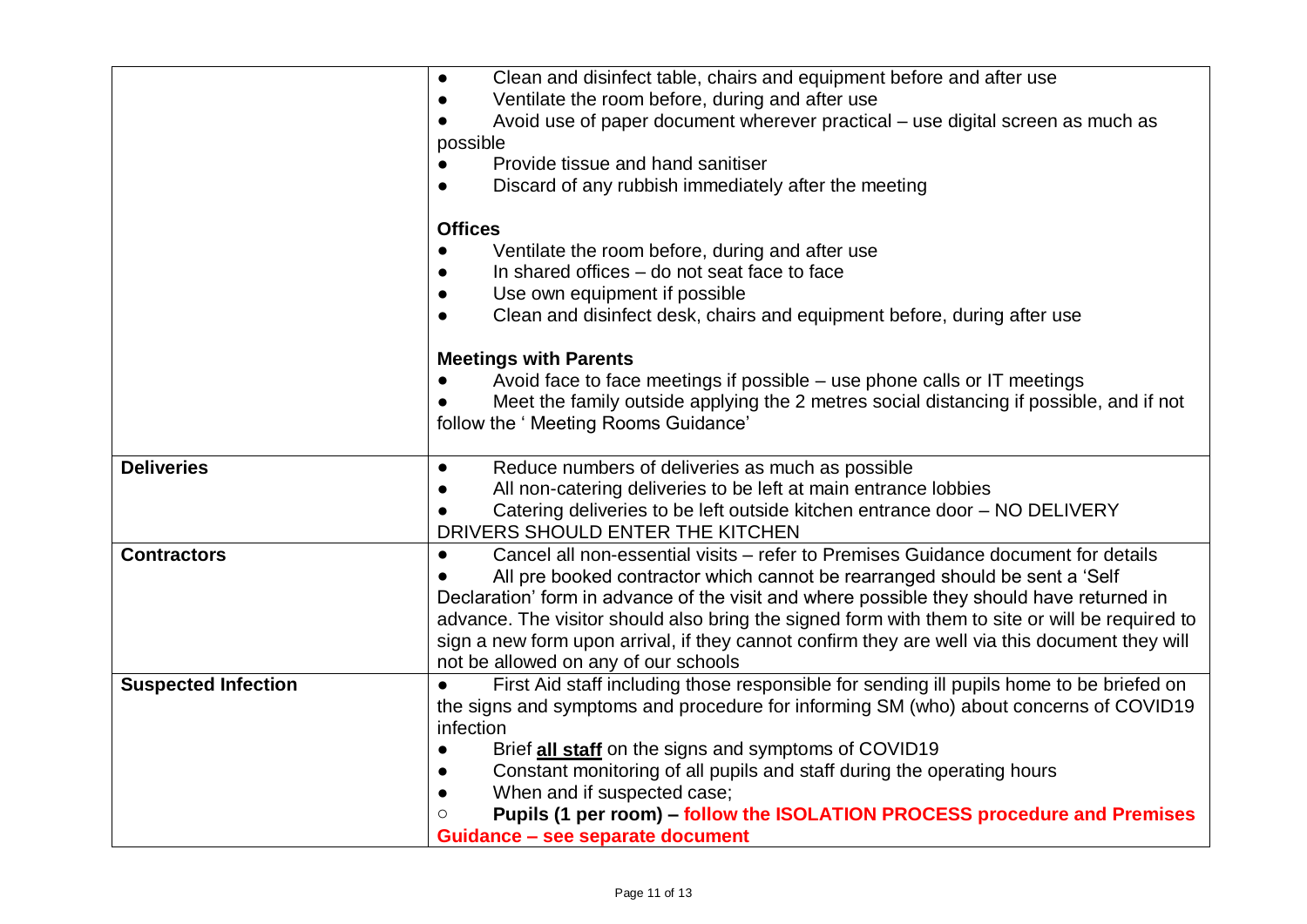|                                   | Staff (1 per room) – follow the ISOLATION PROCESS procedure and Premises<br>$\circ$        |  |  |  |  |
|-----------------------------------|--------------------------------------------------------------------------------------------|--|--|--|--|
|                                   | Guidance - see separate document                                                           |  |  |  |  |
|                                   | Staff with suspected infection - essential workers can apply for you or your household     |  |  |  |  |
|                                   | to be tested for COVID-19 through the following link https://self-referral.test-for-       |  |  |  |  |
|                                   | coronavirus.service.gov.uk/                                                                |  |  |  |  |
|                                   | Systematically use the return to work form for any staff coming back from illness -        |  |  |  |  |
|                                   | should be done remotely and digitally and prior to return                                  |  |  |  |  |
|                                   |                                                                                            |  |  |  |  |
| <b>Staff shortage</b>             | Inform school Leaders and TLP                                                              |  |  |  |  |
|                                   | Premises staff – catering, cleaning and caretaking – inform school Leaders and TLP         |  |  |  |  |
|                                   | <b>Estates Central team</b>                                                                |  |  |  |  |
| <b>Fire Evacuation Procedures</b> | <b>Follow agreed Premises Fire Evacuation Procedure</b>                                    |  |  |  |  |
|                                   | Caretaker to ensure all fire doors are unlocked and escape routes are clear at all         |  |  |  |  |
|                                   | times                                                                                      |  |  |  |  |
|                                   | Teaching and support staff to familiarise themselves with the evacuation route/point       |  |  |  |  |
|                                   | identified for the room/area they are using. Procedures to include closing doors that have |  |  |  |  |
|                                   | been propped open.                                                                         |  |  |  |  |
|                                   |                                                                                            |  |  |  |  |

| <b>Assessor's Recommendations - Additional Control Measures or Actions</b> |                                                   |                                     |                           |  |  |
|----------------------------------------------------------------------------|---------------------------------------------------|-------------------------------------|---------------------------|--|--|
| <b>Section</b>                                                             | <b>List Actions / Additional Control Measures</b> | Date action<br>to be carried<br>out | <b>Person Responsible</b> |  |  |